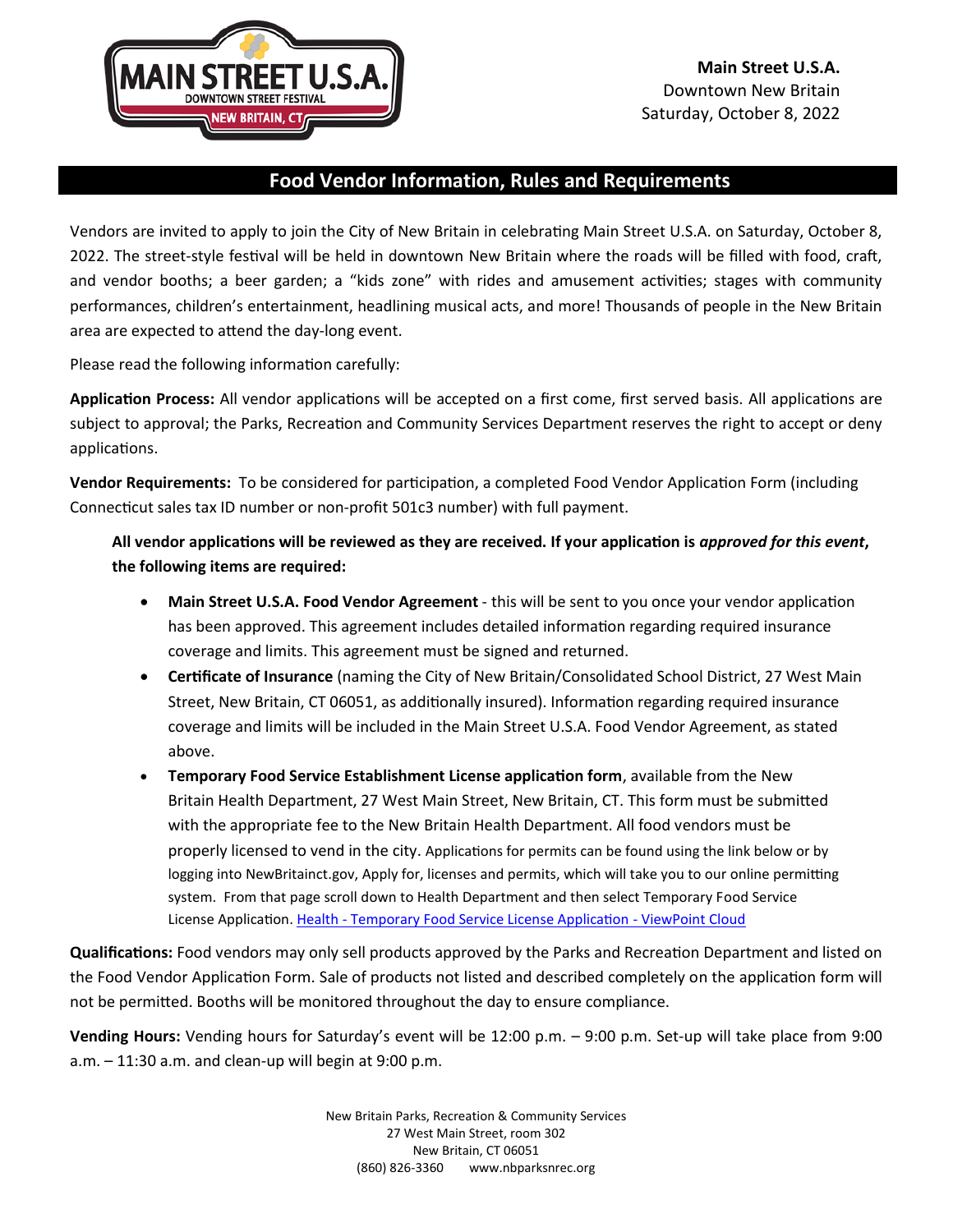

## **Main Street U.S.A.** Downtown New Britain Saturday, October 8, 2022

**Spaces:** Food vendor spaces are 10' by 20' in a row, adjacent to each other with no walkways between booths/trucks. Spaces will be marked on the road throughout the event footprint (footprint includes Main Street starting at East Main Street south to Chestnut Street, Bank Street, and West Main Street through Central Row). Vendors are responsible for providing their own equipment, electricity, tables, canopy tents, etc. and are responsible for securing tents and all property/merchandise from wind or inclement weather (no staking). Any equipment, trucks or tables must be within the space perimeters and may not extend into the walkways or another adjacent space. All spaces are assigned on a first-come, first-served basis at the discretion of the Parks and Recreation Department and will communicated to each vendor with forthcoming event agreements. If your business is requesting to bring multiple food trucks/booths, one Vendor Application form must be filled out for each truck/booth.

**Space Fees:** Space fees are non-refundable, unless the Parks, Recreation and Community Services Department denies the application. Full payment must accompany the completed application for consideration. Checks may not be postdated. Payment by Visa or MasterCard is accepted. Fees are listed on the vendor application form.

**Weather:** In case of severe inclement weather, the rain date will be Sunday, October 9, 2022. We recommend that you and your staff dress appropriately for the forecasted weather conditions. Vendors should call 860-826-3360 or visi[t www.nbparksnrec.org](http://www.nbparksnrec.org/) for updated information in case of inclement weather.

**Set-up/Clean-Up:** Vendors will have access to the downtown area for set-up from 9:00 a.m. – 11:30 a.m. All vehicles used for unloading must be removed from the event area by 11:30 a.m. Vendors are expected to stay through the whole day until 9:00 p.m., at which time all sales must cease. Leaving the event area before 9:00 p.m. is prohibited and will be enforced by event organizers and the New Britain Police Department. Vehicles will be permitted back in the event area at 9:00 p.m. for clean-up. All spaces must be broken-down and cleared and all vehicles removed from the event area by 10:00 p.m. or earlier for safety.

**Miscellaneous:** We advise that you have a minimum of two people staffing your booth/truck at all times, especially during loading/unloading, moving vehicles and for restroom breaks throughout the day. Smoking is not permitted within the space areas. No unauthorized vehicles or motorized carts will be permitted in the area from 11:30 a.m. to 10:00 p.m. - access is limited.

**Compliance:** All vendors must comply with all rules and requirements stated above. Booths will be monitored throughout the day; any vendors not in compliance with rules and requirements will be asked to leave immediately. Refunds will not be granted. Non-compliant vendors will not be eligible to participate in future events.

*All CDC and State of Connecticut health and safety guidance will be followed.*

New Britain Parks, Recreation & Community Services 27 West Main Street, room 302 New Britain, CT 06051 (860) 826-3360 www.nbparksnrec.org